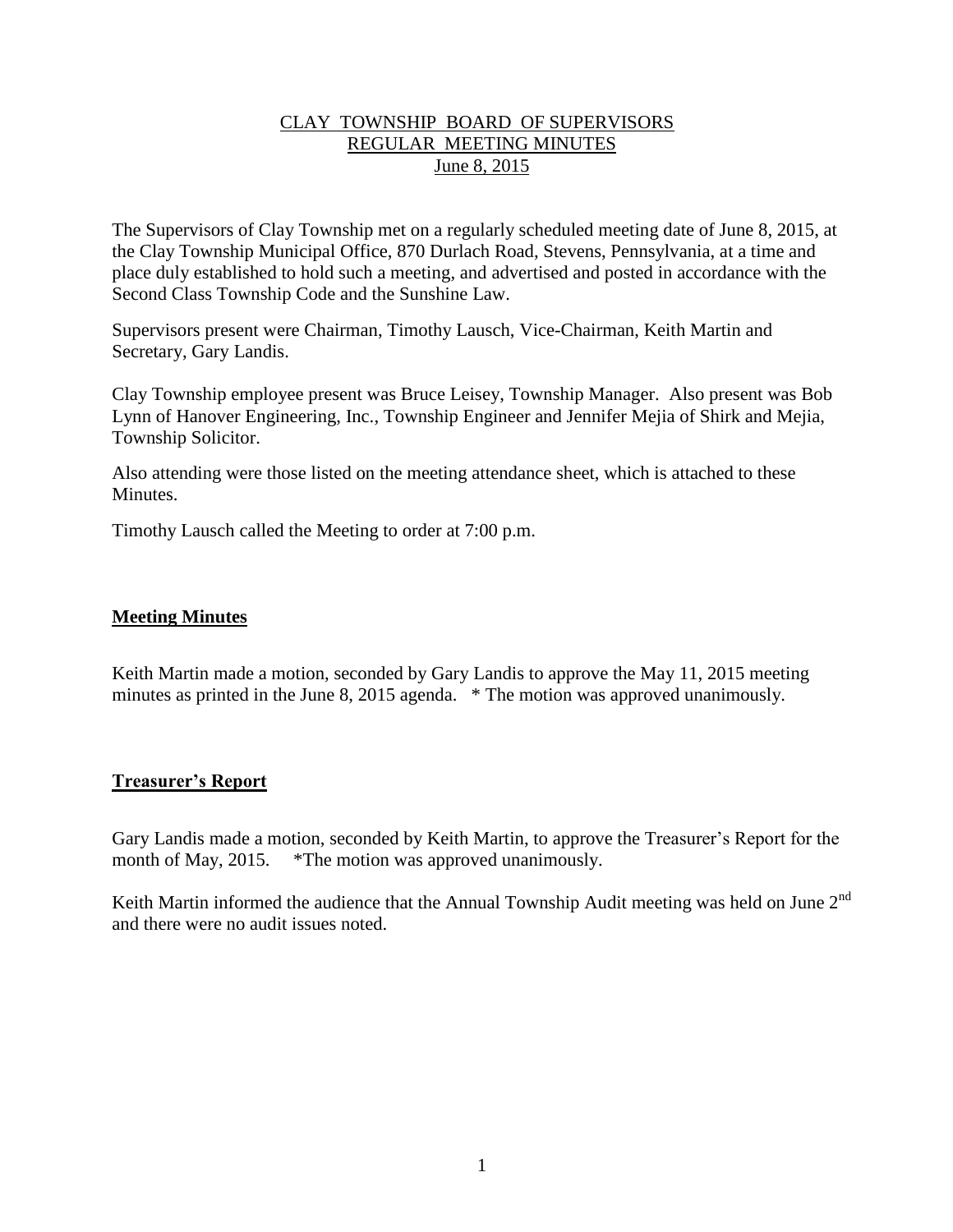# **Visitors**

1. Robert Fox and Chad Fox, Fox Creamery

Chad Fox noted that the Creamery has been open for business for six weeks now. Mr. Fox discussed parking challenges the Creamery is having with the Board of Supervisors and stated that they want to be proactive on the issues. Mr. Fox stated that they have plans to submit an application to the Ag Preserve Board to install an approximately 85' X 162' parking area to relocate farm pumpkin stand and overflow parking for the Creamery. Their plan is to plant hardy grass as the parking surface, the parking area would be adjacent to the Creamery on the same side as North Clay Road as per the drawing shared with the Board of Supervisors.

Chad Fox stated that there are 30+ spaces in the proposed lot.

Tim Lausch asked Mr. Fox how the number of proposed spaces was determined.

Chad Fox asked for clarification on the process to obtain Township Zoning approval and Land Development for the proposed parking lot.

Gary Landis recommended developing a long term master plan as to what expectations they have for the Creamery to use as a guide on the design of the proposed parking lot.

Keith Martin would suggest gravel over hardy grass, Tim Lausch stated he thought gravel would work better also. Both had concerns with the amount of use the parking lot will have and the grass being able to hold up.

Chad Fox stated that the proposed parking lot should be sufficient for 2-3 years.

Gary Landis stated that at this time the Board of Supervisors does not have enough information/details to make a decision on waivers and modifications of land development. There was discussion on what type of information/details will need to be submitted to obtain Township Zoning and Land Development approval. Township Staff suggested that the Fox's obtain the engineering design services of an Engineer to expedite the process.

# **Engineer's Report**

1. Hopeland Sewer System – L&I Update

Bob Lynn, Hanover Engineering, said that previously identified manholes need to be bolted down and the covered manholes within Hopeland Road need to be located and exposed so it can be determined what inflow occurs at those locations. Most manholes need to be sealed and fastened down. Bob Lynn recommends to keep working on completing the items noted on the repair list that was formulated in the past 2 years.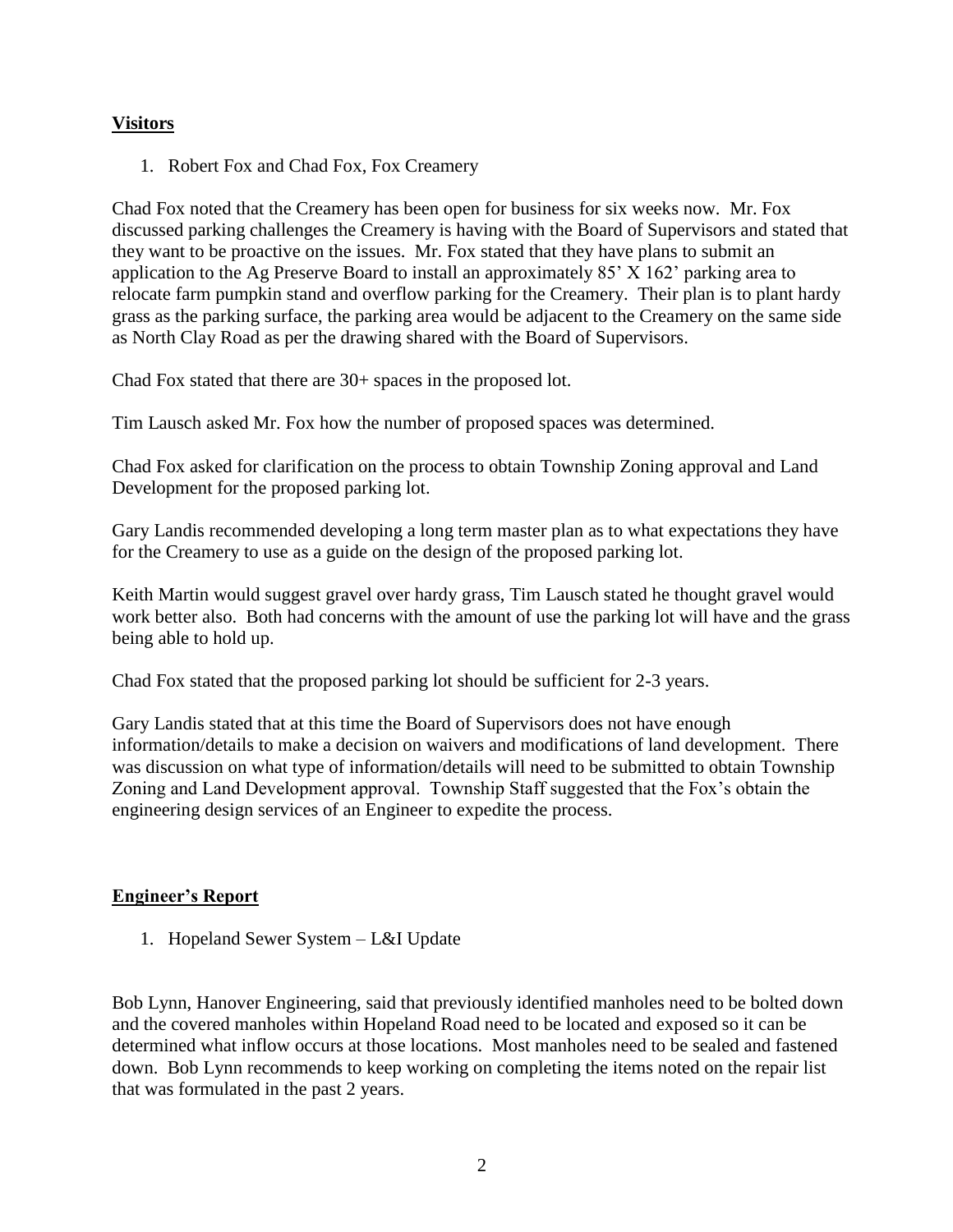2. HomeTowne Square Phase II – Escrow Release 5

Bob Lynn, Hanover Engineering, reviewed the escrow release with the Board of Supervisors.

Keith Martin made a motion, seconded by Gary Landis to approve escrow release in the amount of \$56,370.00, leaving an escrow balance of \$512,348.78. \* The motion was unanimously approved.

3. Iron Stone Homes – Waiver of Major Stormwater Mgt Plan

Kevin Varner, Diehm and Sons, reviewed the waiver request with the Board of Supervisors. Inlieu of a major plan, it is requested to file a small project plan. The applicant feels this is justified based on the project being an existing lot of record. The recorded plan designed stormwater for this lot and the adjacent lot with a common facility located on the lot to the West. Processing this plan as a small project acknowledges that prior stormwater was provided for this lot while proposing a reasonable stormwater facility for the new construction which will be located on the existing lot and not the neighboring lot. The plan submitted provides a grading plan, details and an erosion control plan. The dwelling roof is proposed to drain to a subsurface infiltration trench. This trench was designed for the 100-year storm event. The driveway will drain across 200 feet of lawn prior to leaving the tract.

Based on comments of the Township Engineer, Bob Lynn, Gary Landis made a motion, seconded by Keith Martin to approve the request for a waiver of submitting a Major Stormwater Management plan. \* The motion was unanimously approved.

# **Old Business**

1. Discussion on Multi Modal Transportation Grant

Bob Lynn, Hanover Engineering, and the Board of Supervisors discussed conditions to be provided in a grant application.

Gary Landis stated that the Township has numerous road issues which limit the ability to finance this large intersection project.

Keith Martin made a motion, seconded by Gary Landis to authorize Hanover Engineering to collect data on horse & buggy, bike and farm equipment usage to determine applicability for grant approval.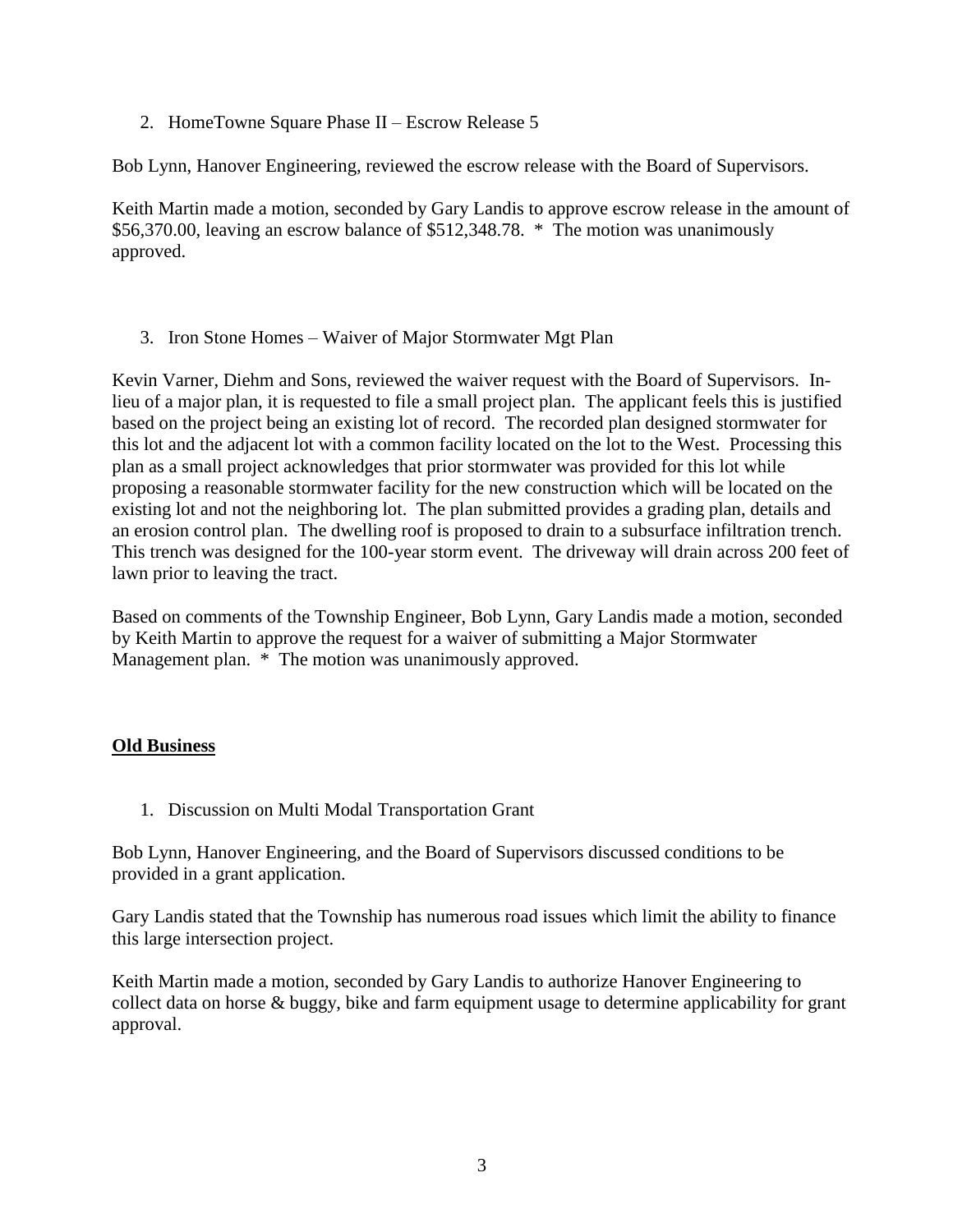2. Safety Manual Discussion

This item was tabled at this time. Jennifer Mejia, Shirk & Mejia, will continue working on a draft Safety Manual for review at the July  $13<sup>th</sup>$  meeting.

## **New Business**

1. Penn Dot MOU Approval

Keith Martin made a motion, seconded by Gary Landis to approve the Penn Dot MOU to establish a detour and erect/removal plan of detour signs associated with the replacement of the North Clay Road bridge. The detour will be in place from approximately 3/1/16 to 11/11/16. \* The motion was unanimously approved.

2. Approve Advertising for Road Work

Gary Landis made a motion, seconded by Keith Martin to approve advertising for road repairs on Woodcorner Road (880'X8'), Widen East Woodcorner Road (1500'X2'), Leveling Course on Middlecreek Road (60'X22'), Leveling Course on North Clay (722'X8'). \* The motion was unanimously approved.

3. Approve Attendance at LCATS meeting

Keith Martin made a motion, seconded by Gary Landis to approve attendance at the LCATS meeting at Four Seasons on Thursday, July 30, 2015 for Tim Lausch, Gary Landis, Keith Martin and Bruce Leisey. \* The motion was unanimously approved.

### **Executive Session**

Keith Martin made a motion, seconded by Gary Landis to enter into Executive Session at 9:30 PM to discuss Potential Litigation and Personnel Issues. \* The motion was unanimously approved.

\*\*Keith Martin excused himself from the meeting at 10:00 PM because of a prior commitment. \*\*

Gary Landis made a motion, seconded by Tim Lausch to exit Executive Session at 10:30 PM. \* The motion was unanimously approved.

The Board of Supervisors authorized Jennifer Mejia, Shirk and Mejia, to draft a letter to Ron Polluck, Peaceable Animal Kingdom, with the Board of Supervisors comments. The Board of Supervisors feels all three recommendations submitted or a hybrid of the three would solve the problems.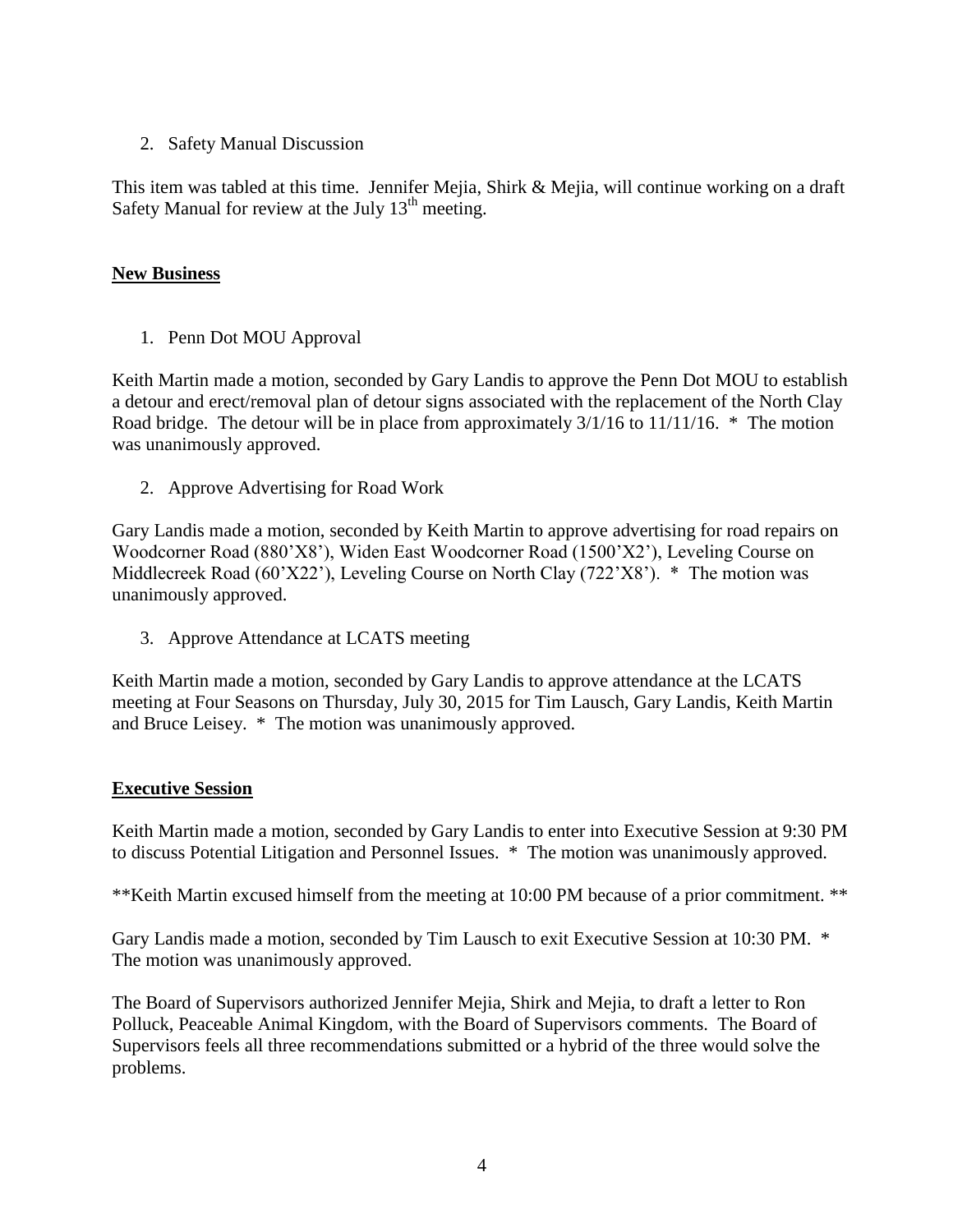#### **Bills to be Paid**

#### General Fund

Keith Martin made a motion, seconded by Gary Landis, to approve the General Fund bills totaling \$133,959.86 for the month of May.  $*$  The motion was approved unanimously.

#### Rec Fund

Keith Martin made a motion, seconded by Gary Landis, to approve the Recreation Fund bills totaling \$292.18 for the month of May. \* The motion was approved unanimously.

### Sewer Fund

Keith Martin made a motion, seconded by Gary Landis, to approve the Sewer Fund bills totaling \$4,179.66 for the month of April.  $*$  The motion was approved unanimously.

#### **Reports for the Month**

- 1. Chief of Police / Police Department
- 2. Fire Companies / Ambulance
- 3. DMR
- 4. Engineer's Report
- 5. Manager's Report
- 6. Road Master's Report

# **Adjournment**

Gary Landis made a motion, seconded by Tim Lausch, to adjourn the meeting at 11:00 P.M. \*The motion was approved unanimously.

Clay Township Board of Supervisors

\_\_\_\_\_\_\_\_\_\_\_\_\_\_\_\_\_\_\_\_\_\_\_\_\_\_\_\_\_\_\_\_\_\_\_\_

\_\_\_\_\_\_\_\_\_\_\_\_\_\_\_\_\_\_\_\_\_\_\_\_\_\_\_\_\_\_\_\_\_\_\_\_\_

\_\_\_\_\_\_\_\_\_\_\_\_\_\_\_\_\_\_ \_\_\_\_\_\_\_\_\_\_\_\_\_\_\_\_\_

Timothy Lausch, Chairman

Keith Martin, Vice Chairman